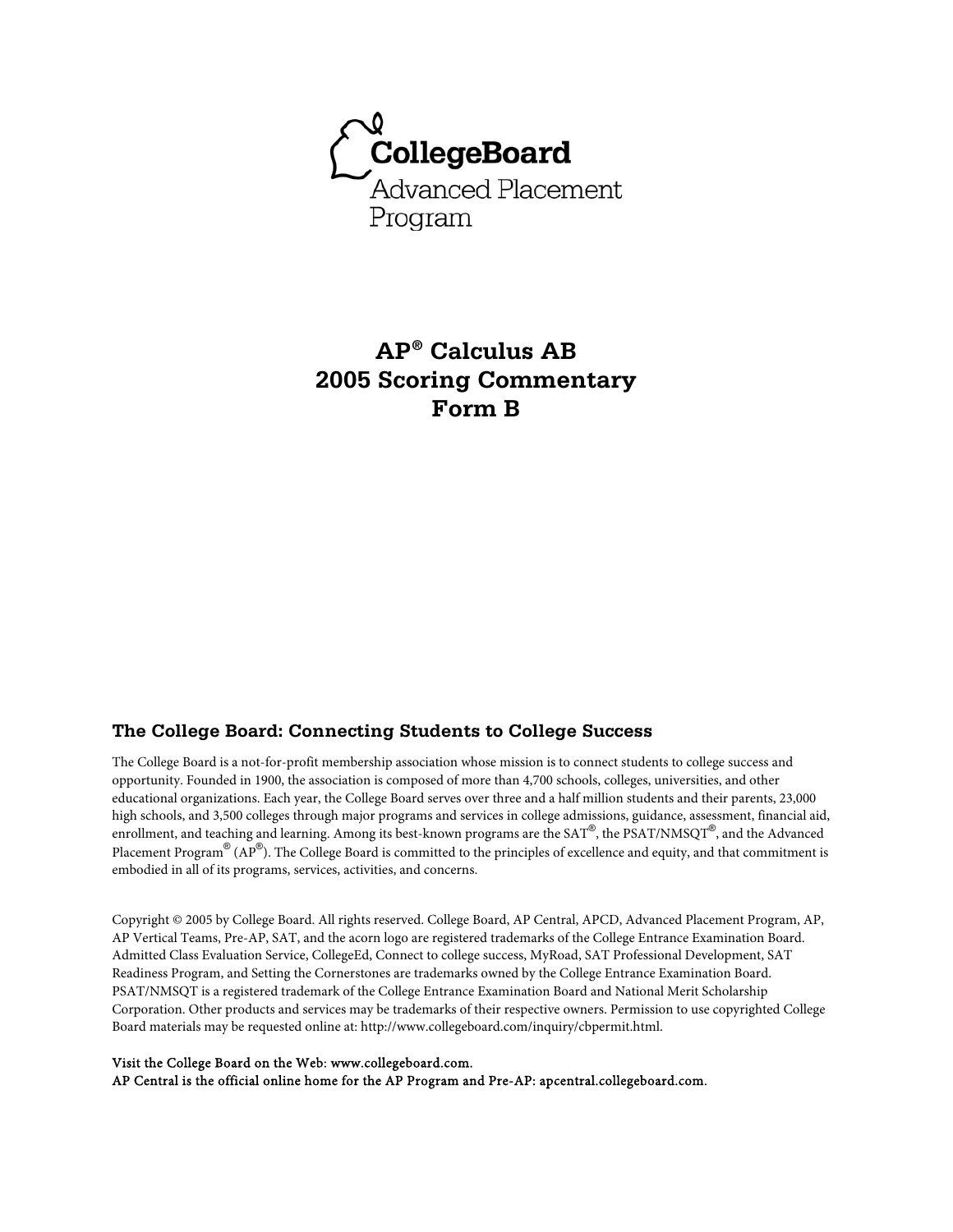### **Question 1**

### **Overview**

The student is given a region bounded by the graphs of two curves that intersect at the *y*-axis and at a second point that needs to be determined. The student must find the area of the region in part (a); the volume of the solid generated when the region is rotated about the *x*-axis in part (b); and the volume of the solid above the region for which cross sections perpendicular to the *x*-axis are semicircles in part (c).

### **Sample: 1A Score: 9**

The student earned all 9 points.

### **Sample: 1B Score: 6**

The student earned the limits point and the 2 points in part (a), 1 point in part (b), and 2 points in part (c). Part (a) is correct. In part (b) the student earned one of the integrand points. The answer is neither correct nor consistent with the integral presented. In part (c) the student earned both integrand points but not the answer point.

#### **Sample: 1C Score: 4**

The student earned the limits point and the 2 points in part (a) and 1 point in part (c). Part (a) is correct. In part (b) the student did not earn any points because the integrand is not the difference of squares; thus, the student was not eligible for the answer point. In part (c) the student earned one of the two integrand points.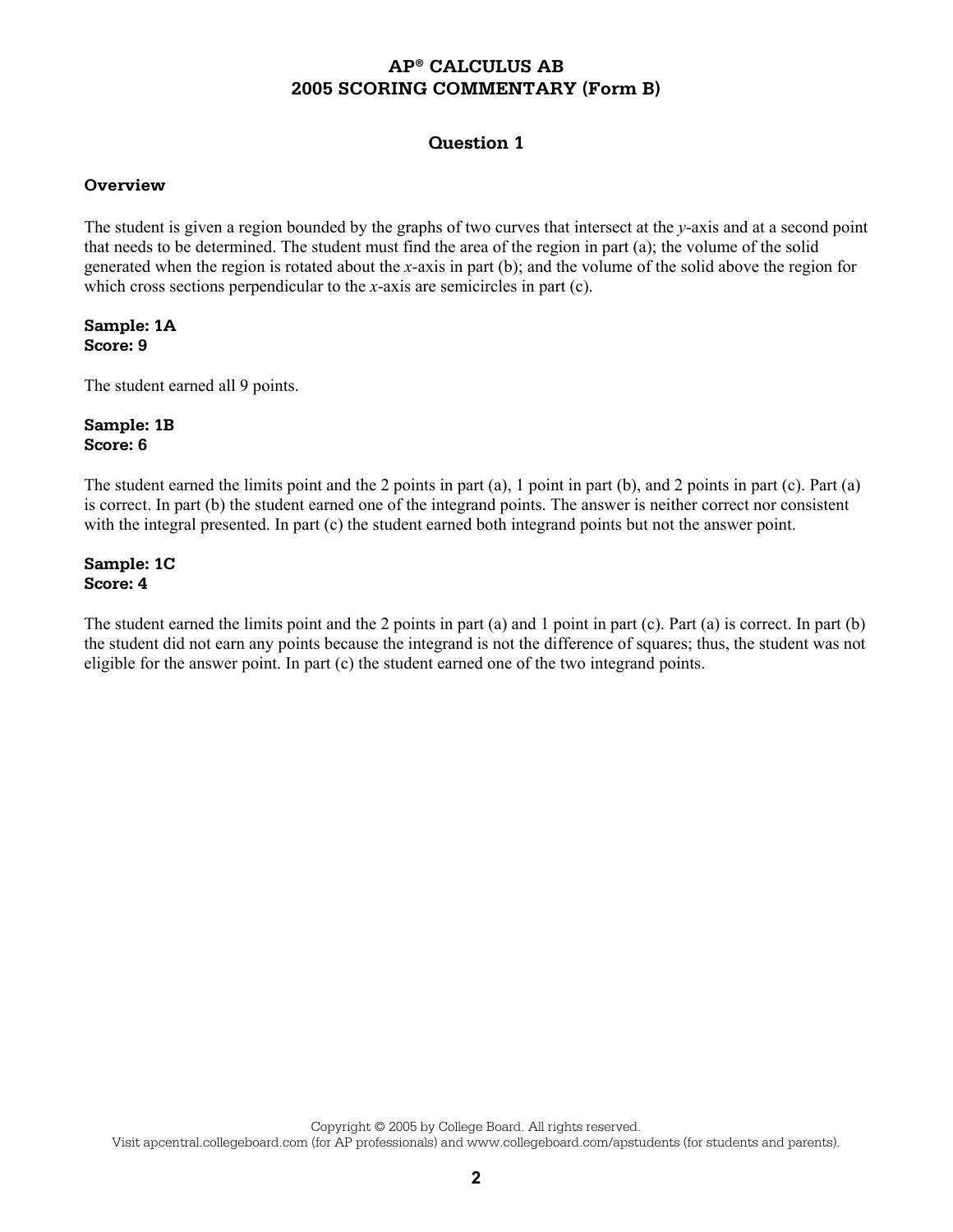### **Question 2**

#### **Overview**

The problem presents a situation in which water is being pumped into, and removed from, a tank. Functions modeling the rates at which water is entering and leaving the tank are given. Part (a) tests students' ability to combine these rates by asking whether or not the amount of water in the tank is increasing at a specific time and the reason for this. Part (b) tests knowledge of the Fundamental Theorem of Calculus. It requires knowing how to use the rates and the initial amount of water in the tank to determine the amount of water in the tank at a given time. Part (c) asks for the time at which the water is at an absolute minimum. Students can check the water level at the endpoints and at the times when the rates are equal, or they can argue that since the rate of removal is greater than the rate at which water was pumped in over two intervals, one at the beginning and one at the end of the 18 hour period, the minimum can only occur at the first time  $t > 0$  at which these curves cross or at time  $t = 18$ . After making this argument, they can then check the water level at those two times. Part (d) requires setting up an equation in which the integral of the rate of removal from  $t = 18$  to  $t = k$  is equated to the amount of water the student states is in the tank at time  $t = 18$ .

#### **Sample: 2A Score: 9**

The student earned all 9 points.

### **Sample: 2B Score: 6**

The student earned 3 points in part (b), 1 point in part (c), and 2 points in part (d). In part (a) the information from the student-created graph did not earn any points. In part (b) the student correctly figures the number of gallons at time  $t = 18$ . Although the answer 1309.79 does not meet the requirement of three decimal places, the student circles the final answer, 1310 gallons, which is correct, rounded to the nearest whole number as prompted in the question. In part (c) the student did not earn the first point for considering only one interior critical point. The second point was earned for naming the time at which the minimum occurs. The student does not show evidence of the absolute minimum and did not earn the third point. In part (d) the student writes the correct limits and sets up the equation correctly, earning both points.

### **Sample: 2B Score: 4**

The student earned 1 point in part (a), 2 points in part (b), and 1 point in part (d). Part (a) is correct. In part (b) the student earned the points for correct limits and correct integrand but did not earn the answer point, because the initial amount of 1200 gallons is not added. In part (c) the student does not address the question in any way. In part (d) the student earned the point for correct limits. The second point was not earned because the integral is equated to 0.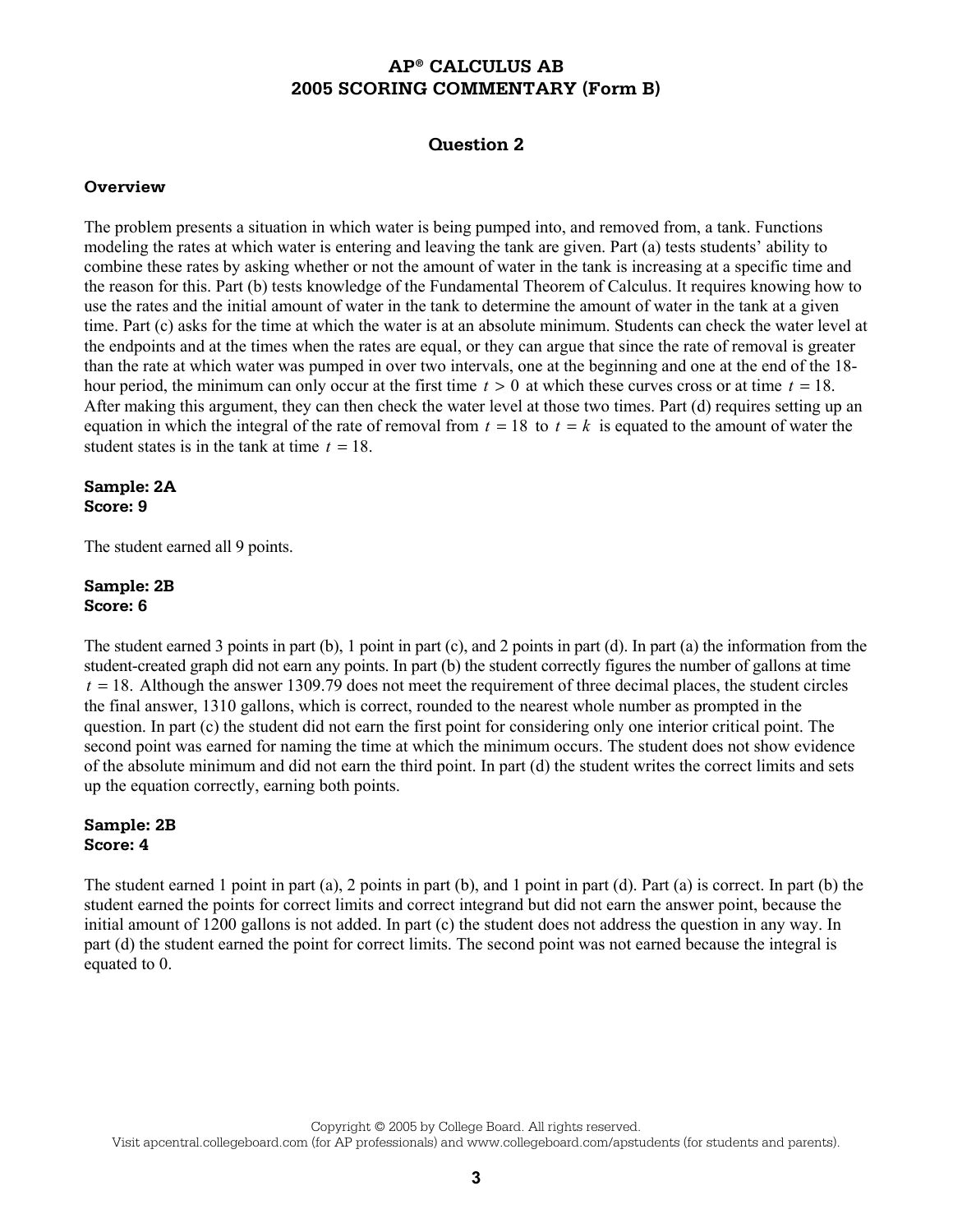### **Question 3**

### **Overview**

The student is given a function describing the velocity of a particle at time *t* traveling along the *x*-axis and the position of the particle at time  $t = 0$ . Part (a) tests whether students can find the acceleration at a given time. Part (b) asks when the particle changes direction and when it is moving to the left. This requires the ability to determine and interpret the sign of the velocity. Part (c) asks for the position at time  $t = 2$ , requiring the evaluation of a definite integral of velocity as an accumulator expressing change in position and adding it to the initial position. Part (d) asks for average speed over an interval, requiring students to find the total distance traveled and to divide it by the elapsed time.

### **Sample: 3A Score: 9**

The student earned all 9 points. In part (b) the student earned the first point for  $v(t) = 0$ . The solutions are used in a labeled sign chart for  $v(t)$ . This chart establishes the fact that the particle changes direction at  $t = 1$  and  $t = 2$ . The negative sign shows that the particle moves to the left when  $1 < t < 2$ .

### **Sample: 3B Score: 6**

The student earned 1 point in part (a), 2 points in part (b), and 3 points in part (c). Part (a) is correct. In part (b) the student earned the first point for  $v(t) = 0$ . The remark that the particle changes direction when  $v(t)$  changes sign supports the answer that the direction changes at  $t = 1$  and  $t = 2$ . The student does not recognize the particle travels to the left and did not earn the third point. In part (c) the student uses one step to evaluate the definite integral and another step to use the initial condition to find the correct answer. In part (d) an incorrect integrand is shown, so the student could not earn the answer point.

#### **Sample: 3C Score: 3**

The student earned 1 point in part  $(a)$ , 1 point in part  $(b)$ , and 1 point in part  $(c)$ . Part  $(a)$  is correct. In part  $(b)$  the student earned the first point for  $v(t) = 0$ . No evidence is presented to show that the direction changes at  $t = 1$ and  $t = 2$ , so the second point was not earned. The interval is correct, but a reason is not provided. The student did not earn the third point. In part (c) the student does not set up a definite integral but gets a calculator-derived antiderivative. Evidence indicates that the antiderivative is evaluated at 0 and 2; thus the first point was earned. The initial condition is not used, and so the answer point was not earned. In part (d) the definite integral is not shown.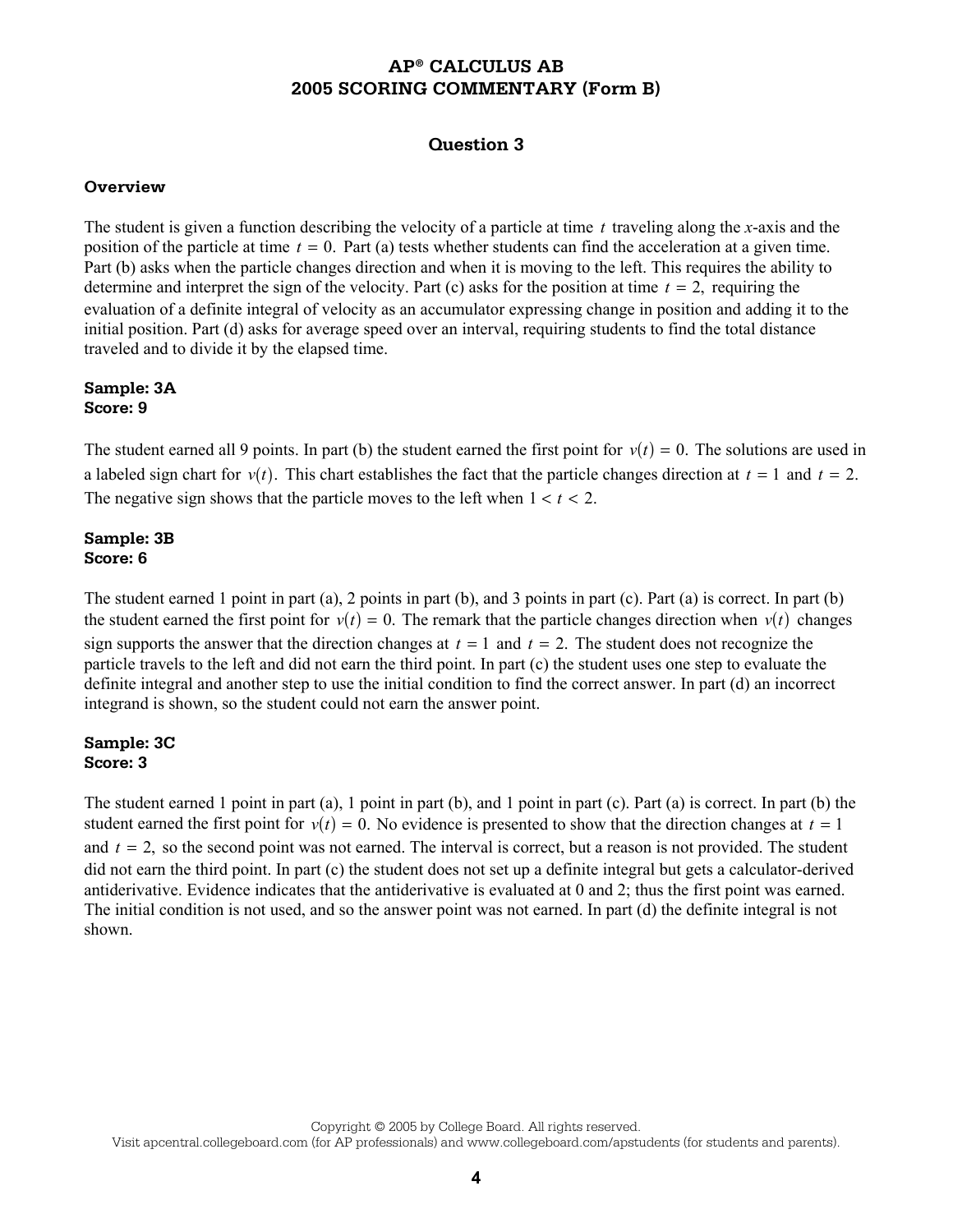### **Question 4**

#### **Overview**

Students are given the graph of a piecewise-linear function *f* and asked questions about two functions:  $g(x) = \int_{-4}^{x} f(t) dt$  and  $h(x) = \int_{x}^{3} f(t) dt$ . Part (a) asks for values of *g* and its first and second derivatives at *x* = −1. This tests students' ability to equate the derivative of *g* with *f* and to read information about *g* from the graph of *f*. Part (b) asks for the inflection point of the graph of *g*, testing whether students can identify it as the point at which *f* changes from increasing to decreasing, regardless of the fact that the derivative of *f*, and thus the second derivative of *g*, does not exist at this point. Part (c) asks for the values of *x* at which *h* is zero, testing students' ability to interpret the integral as an area. In part (d) students are asked to find the intervals on which *h* is decreasing. Students should know that the derivative of *h* is the negative of *f*, but they also can answer this question by considering how *h* changes as a function of *x*.

### **Sample: 4A Score: 9**

The student earned all 9 points. The reason point in part (b) was earned for making the connection between *g*′′ and  $f'$  and stating that  $f'$  changes sign. In part (d) the student earned the point for the open interval  $0 < x < 2$ and the reason point for the correct connection of  $h''$  to  $-f$ . The use of t instead of x is ignored.

### **Sample: 4B Score: 6**

The student earned 3 points in part (a), 1 point in part (c), and 2 points in part (d). Part (a) is correct. The student did not earn any points in part (b). In part (c) the student earned one of the 2 points for giving two of the three correct values of *x*. The student earned both points in part (d).

### **Sample: 4C Score: 3**

The student earned 2 points in part (a) and 1 point in part (b). The student did not earn any points in parts (c) and (d). In part (a) the student earned the points for  $g'(-1)$  and  $g''(-1)$  but did not earn the point for  $g(-1)$  because of the incorrect sign. In part (c) the student is missing two of the three correct values of *x* and did not earn any points.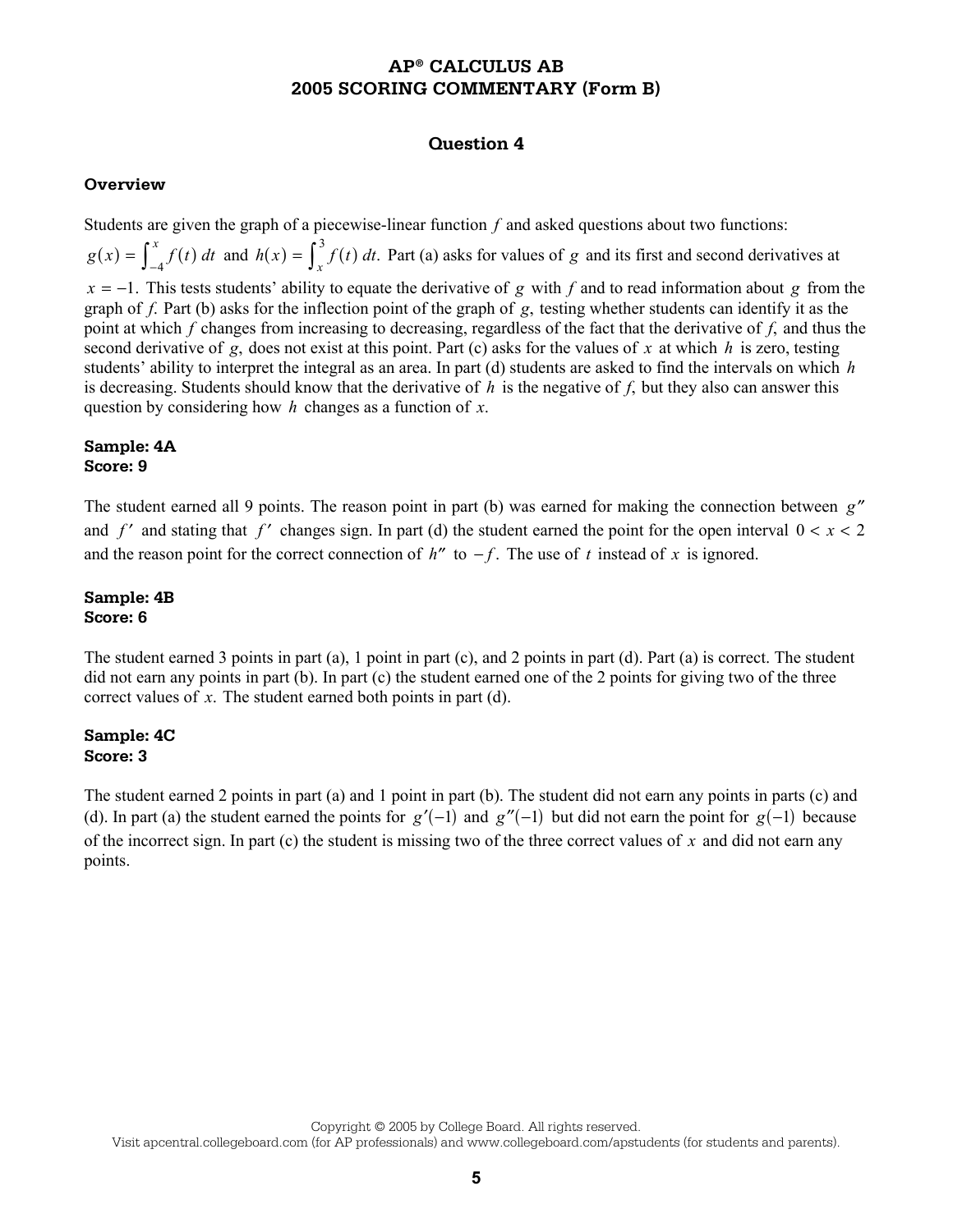### **Question 5**

#### **Overview**

Students are given an implicitly defined curve and asked to verify that the derivative is a specific function of *x* and *y*. This tests implicit differentiation. The solution is given so that students can work parts (b) and (c) without having to be successful in part (a). Part (b) tests whether students can combine the information in the equation of the curve with the formula for the derivative to find where the graph of the function has slope  $\frac{1}{2}$ . Part (c) pushes this a little further. Students have to observe that if the derivative is 0, then  $y = 0$ , but that there is no point with *y*-coordinate 0 on the curve. Part (d) requires students to use the chain rule to find  $\frac{dx}{dt}$  using their knowledge of

$$
\frac{dy}{dx} \text{ and } \frac{dy}{dt}.
$$

#### **Sample: 5A Score: 9**

The student earned all 9 points. In part (c) the student earned the  $v = 0$  point because the numerator of the derivative is equated to 0. The explanation point was earned for explaining that substituting  $y = 0$  in the curve

results in a false statement. In part (d) the student earned the solves for *x* point by identifying  $x = \frac{7}{3}$  when

 $y = 3$ , the chain rule point for correctly differentiating the curve with respect to time, and the answer point for correct evaluation.

#### **Sample: 5B Score: 6**

The student earned 2 points in part (a), 2 points in part (b), 1 point in part (c), and 1 point in part (d). Parts (a) and (b) are correct. In part (c) the student earned the  $v = 0$  point. The student does not explain why there are no points on the curve where the tangent to the curve is horizontal. As a result, the student did not earn the explanation point. In part (d) the student earned the chain rule point for correctly differentiating the curve with respect to time. However, the student never solves for *x* and instead uses the value of  $t = 5$  for *x*. The student was not eligible for the answer point.

### **Sample: 5C Score: 4**

The student earned 2 points in part (a), 1 point in part (b), and 1 point in part (d). Part (a) is correct. In part (b) the student earned the point for setting the derivative equal to  $\frac{1}{2}$ . Since only one of the points where the derivative is equal to  $\frac{1}{2}$  is found, the student did not earn the answer point. The student did not earn any points in part (c). The student does not state that  $y = 0$  and gives no explanation. In part (d) the student earned the

implicit differentiation point. The student does not solve for *x* or give an answer.

Copyright © 2005 by College Board. All rights reserved.

Visit apcentral.collegeboard.com (for AP professionals) and www.collegeboard.com/apstudents (for students and parents).